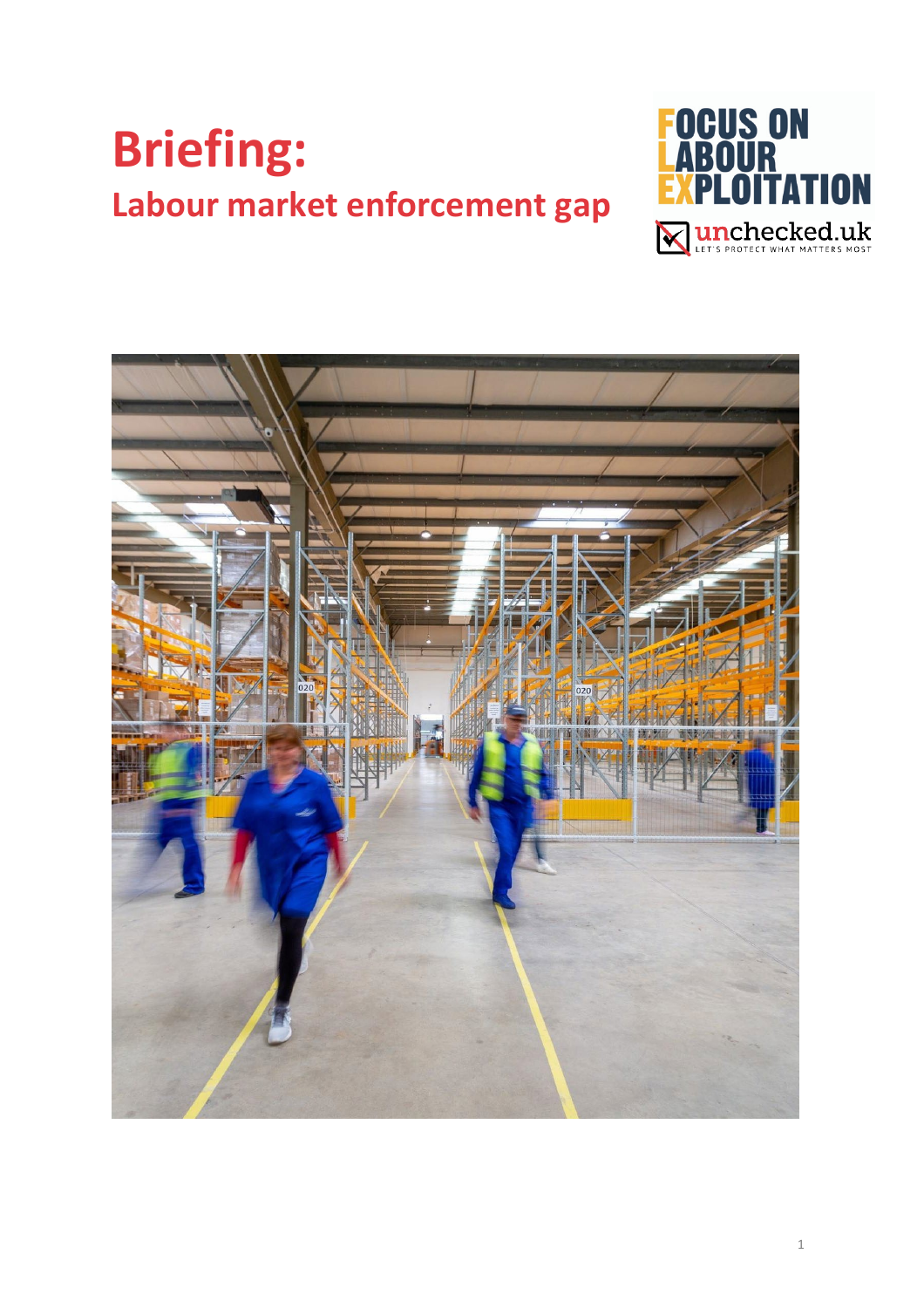# **Introduction**

The Government's expectation is that intensifying labour shortages can work in the favour of workers by increasing competition and, in this way, force employers to offer higher wages and invest in productivity. Whilst many have questioned whether the evidence supports this strategy, $1$  what is certain is that a transition towards a high-wage economy will only be possible if it's underpinned by strong rules and an enforcement system which can uphold them.

This is currently far from the truth. Despite the Government's commitment to strengthening workplace protections and the introduction of some policies to support this goal, $2$  too many labour market trends are moving in the wrong direction.

Whether by underpayment of the minimum wage or the prevalence of unsafe workplaces, the evidence shows that infringements are more common, and that labour exploitation is intensifying. Employer non-compliance with minimum wage requirements is increasingly widespread as shown by the Low Pay Commission's recent report which found that over 420,000 workers were receiving less than their entitlement in April 2019. <sup>345</sup> Around [3](#page-11-2)60,000 workers entitled to the National Living Wage (NLW) did not receive it, though it is unclear if this was solely due to non-compliance. This potentially equates to one-fifth of all workers covered by the rules. The failure to enforce the National Minimum Wage is not just a driver of poverty. It is likely that employers who fail to pay the minimum wage are more likely to ignore other aspects of employment law.

Progress on workplace health and safety has either stalled or worsened in many sectors. Nearly three-quarters of a million employees in Britain suffered non-fatal workplace injuries in 2019/20, and around 1.6 million suffer from work-related ill-health<sup>6</sup>. Work-related injury and ill-health cost Britain over £16 billion in 2019 – a figure which has remained broadly the same since 2010.<sup>7</sup>

The fact that these abuses are intensifying at a time when policies and regulations in relation to the quality and security of work are high on the political agenda is testament to the fact that the enforcement of laws has become weakened, and that under-resourced labour market enforcement agencies are struggling to keep up.

This briefing shows how under-funding of enforcement agencies persists and is having a direct impact on how these agencies operate. Because all of the key agencies now operate on reduced inspection regimes, they struggle to deal with inquiries from employees when concerns arise.<sup>8</sup> In response to reductions in funding, inspectorates are increasingly focusing on compliance over deterrence.<sup>9 [10](#page-11-9)</sup> This means that focus has shifted away from active inspections and towards activities such as the provision of information and awareness-raising which do little to ensure that those employers who knowingly break the law are sanctioned. Indeed, since the outbreak of the pandemic, some enforcement agencies have resorted to so-called 'virtual enforcement' to check on employers. For example, the Gangmasters and Labour Abuse Authority now carries out employer licensing application inspections primarily online, and the Health and Safety Executive's Covid workplace inspections were performed over the phone using an outsourced company.<sup>11 [12](#page-11-11)</sup> Of greatest concern is the fact that agencies are now primarily reliant on workers themselves to report employer violations of labour market rules.

There will always be scope for legislative improvements and evolution. But these will amount to little without effective enforcement**.** Ultimately, workplace protections are only as strong as the enforcement which underpins them. **The UK labour market is now subject to a serious and widening enforcement gap.** The cost of this gap isn't just to the economy but to all the working people who rely on these protections to keep them safe and ensure that they are paid fairly.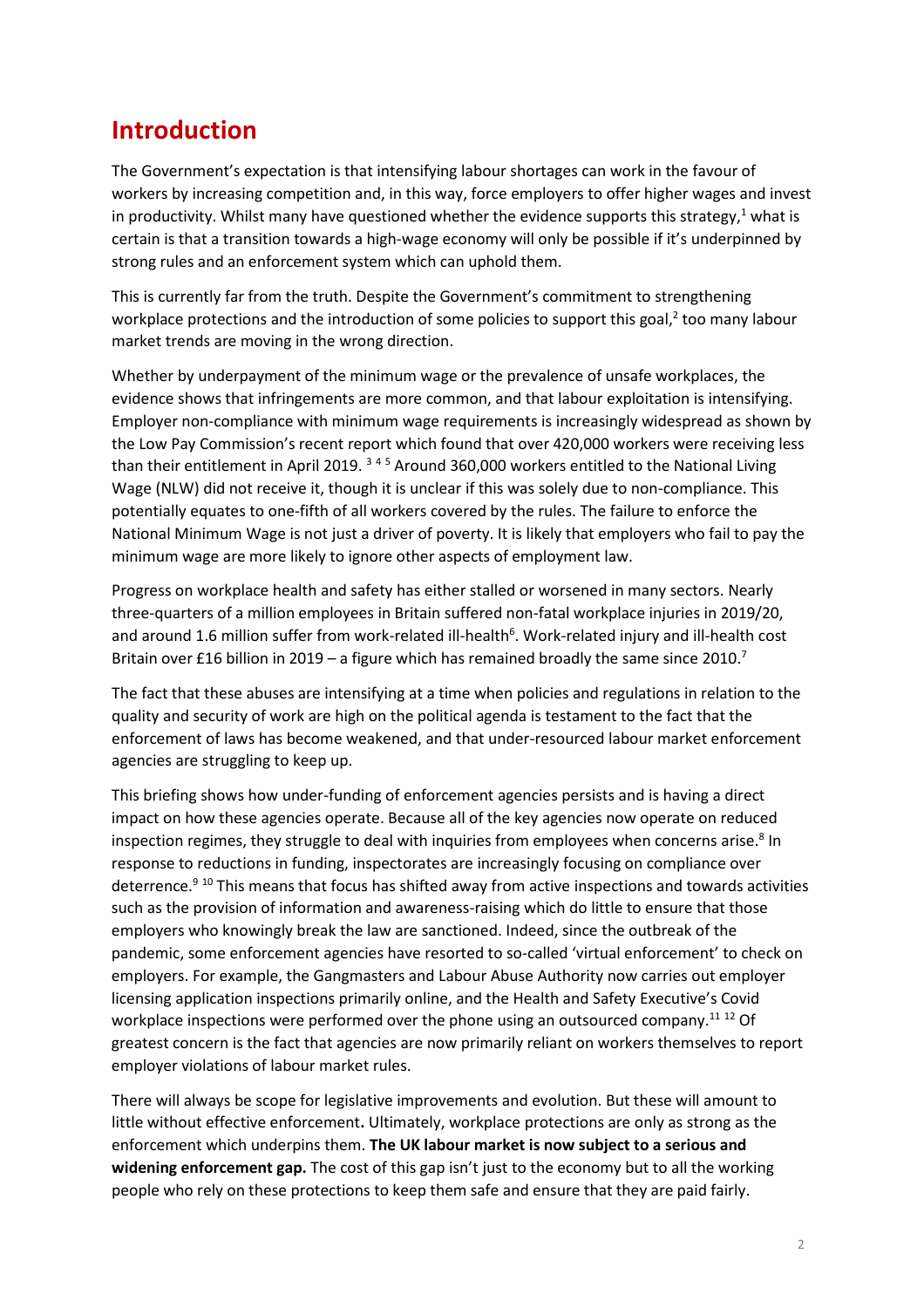This briefing, co-authored by Focus on Labour Exploitation (FLEX) and Unchecked UK, outlines the extent of the UK labour market's enforcement gap. It shows that the resourcing and staffing of UK enforcement agencies are unfit for purpose and highlights the gaps affecting key sectors of the economy where workers are most vulnerable. Finally, it sets out the need for effective resourcing of the crucial agencies which are tasked with enforcing the rules that govern the UK labour market.

#### **A more complex labour market with higher levels of vulnerability**

There has never been a greater need to address worker protections. **Trends in the labour market, such as the increased reliance on outsourcing, subcontracting and self-employment, are making it harder to scrutinise employers.**[13](#page-11-12) In addition, the growing complexity of supply chains makes it more difficult to identify where responsibility lies when abuse occurs.

In-work poverty is at record levels<sup>14</sup> and an estimated one in six UK workers are in insecure employment, a trend that has been intensified even further by the Covid pandemic.<sup>15</sup> Workers on low incomes are finding it harder to assert their rights at work as a consequence of the erosion of the power and reach of trade unions, which traditionally played a key role in monitoring and enforcing labour standards, particularly as they applied to the most vulnerable. In short, labour market regulations and their enforcement are more necessary than ever.

#### **Cutting enforcement is unpopular**

Addressing the flaws in the current regulatory regime will deliver real benefits for the UK - helping decent businesses to thrive, reducing labour shortages, boosting productivity, and rebuilding public confidence in a labour market that fairly rewards people for their work.

Polling by Unchecked UK shows strong public support for robust workplace protections among voters across the political spectrum. A YouGov poll of Welsh voters for Unchecked UK, found that 70% of voters wanted more regulation of big business with just 4% expressing a view that deregulation was preferable. When it came to enforcing workplace protections, 72% of respondents said it was necessary to ensure businesses operate fairly, 65% said it was necessary for ensuring a level playing field for businesses and 62% supported regulations to 'protect people like me'. [16](#page-11-15) Unchecked UK's survey with young Leave voters found that 74% wanted health and safety rules to be increased or maintained and 60 % wanted to tighten regulations on working hours.<sup>17</sup> Recent focus groups by Unchecked UK have shown that these views are consistent and strong among 'new' Conservative voters.<sup>18</sup>

Investing in ensuring that employers who don't follow the rules are held to account will be the most effective way of persuading the public that the Government is serious about fostering a high-wage, high-productivity economy. However, as we show in the next section, the trend is currently in the opposite direction.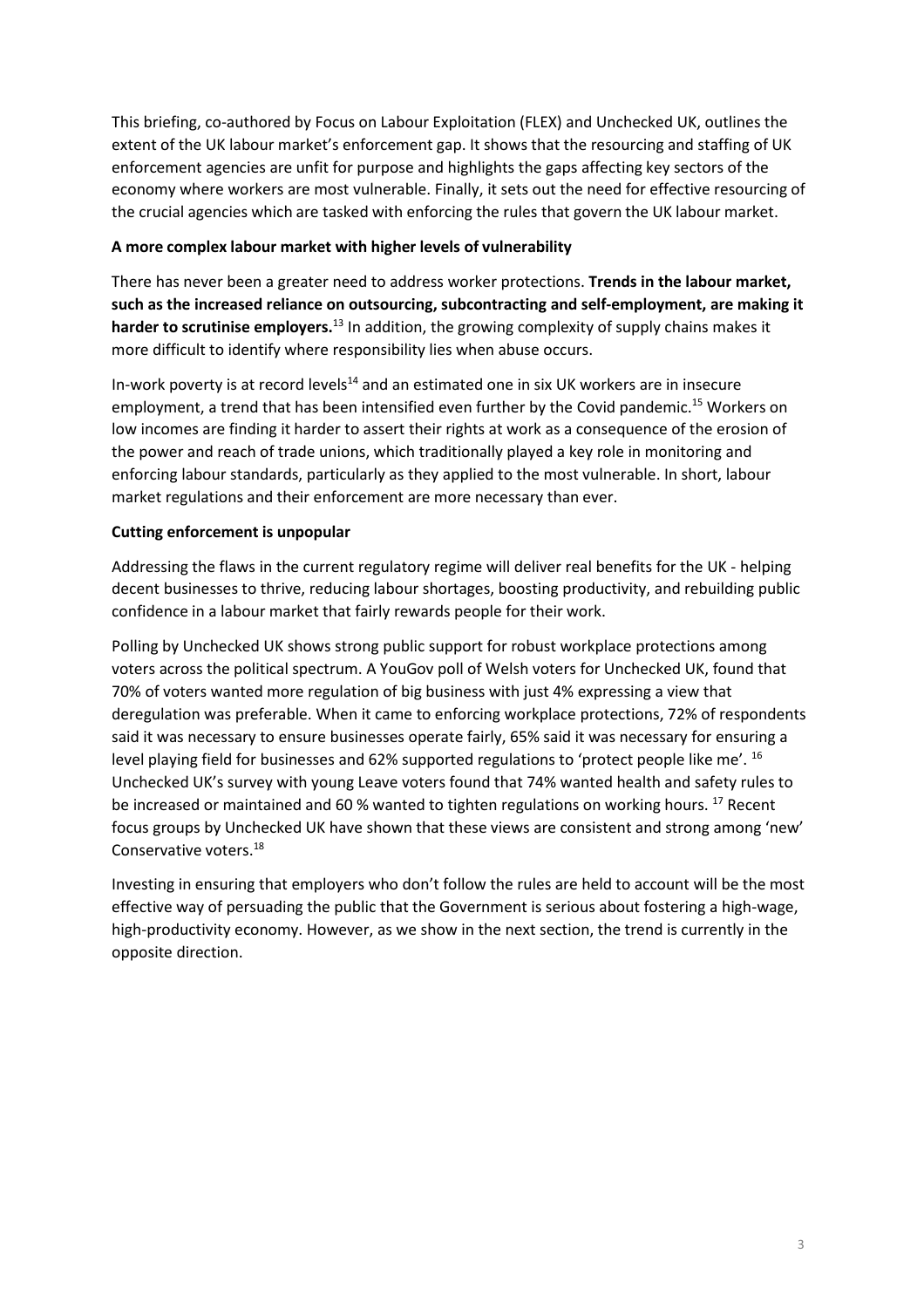# **The labour market enforcement gap**

The erosion of labour market enforcement capacity over the last decade has been significant and holds true across all the UK regulatory bodies tasked with employee protections. In this briefing, we survey the main agencies: the Gangmasters and Labour Abuse Authority (GLAA), the Employment Agency Standards Inspectorate (EASI), the HMRC Minimum Wage unit, the Equality and Human Rights Commission (EHRC), the Health and Safety Executive (HSE) and local authorities (in relation to their health and safety enforcement duties).

There has been limited increases in funding for some enforcement bodies in recent years. However, such increases by and large disguise the fact that they have been accompanied by expanded remits and powers. Moreover, when considering the erosion of regulatory capacity that has taken place over the course of a decade, it's unlikely that these limited increases can cover the losses sustained in that period. Finally, the effects of disinvestment have been compounded by poor coordination between agencies, the de-prioritisation of prevention, and an overall shift to reactive, rather than

"There is no conceivable future in which the resources [currently] dedicated to compliance and enforcement match the scale of the problem we are trying to tackle." **Matthew Taylor, former Director of Labour Market Enforcement**

pro-active, enforcement activity.

Today, the UK's overall ratio of inspectors to workers is approximately **0.4 inspectors per 10,000 workers**. This is less than half the International Labour Organisation's recommended ratio of 1 to 10,000.<sup>19</sup> In practice this means that **a UK employer can on average expect an inspection by the HMRC National Minimum Wage team just once every 500 years[.20](#page-11-19)**

The picture becomes bleaker when looking at specific agencies. The GLAA has a total of just 137 staff with only one servicing the whole of Scotland. It is responsible for the

inspection and licensing of the entire UK agriculture, food processing and packaging and shellfish industry combined.<sup>21</sup> The GLAA's remit also includes tackling modern slavery, a crime which the National Crime Agency has warned is increasingly widespread.<sup>22</sup> For example, in 2020, the Low Pay Commission raised serious concerns about garment manufacturing in Leicester. The endemic lack of compliance with minimum wage rules was an open secret locally, with journalistic exposés, academic investigations and Parliamentary enquiries all highlighting the problems but with no resulting enforcement.

Meanwhile, the 13 staff employed by the Employment Agencies Standards Inspectorate (EASI) oversee the activities of the UK's 18,000 employment agencies, a sector that has grown and become increasingly complex over the past decades. $^{23}$ 

In recognition of these weaknesses, the 2019 Conservative manifesto<sup>24</sup> committed to the creation **of a single agency responsible for enforcing employment law, merging three main agencies, and consolidating enforcement capacity.** Following a consultation period in July 2019, the long-awaited Government response was published in June 2021.<sup>25</sup> The response confirms the commitment to establish a Single Enforcement Body for Employment Rights that will bring together the GLAA, the HMRC's National Minimum Wage enforcement teams, and the EASI. In addition, the new body will have an extended remit and additional powers.

Although the response recognises the risk of under-resourcing, it makes no clear commitment to reversing cuts to the overall enforcement regime.<sup>26</sup> Meanwhile the post of Director of Labour Market Enforcement, held by Matthew Taylor until January 2021, remains vacant. Serious concerns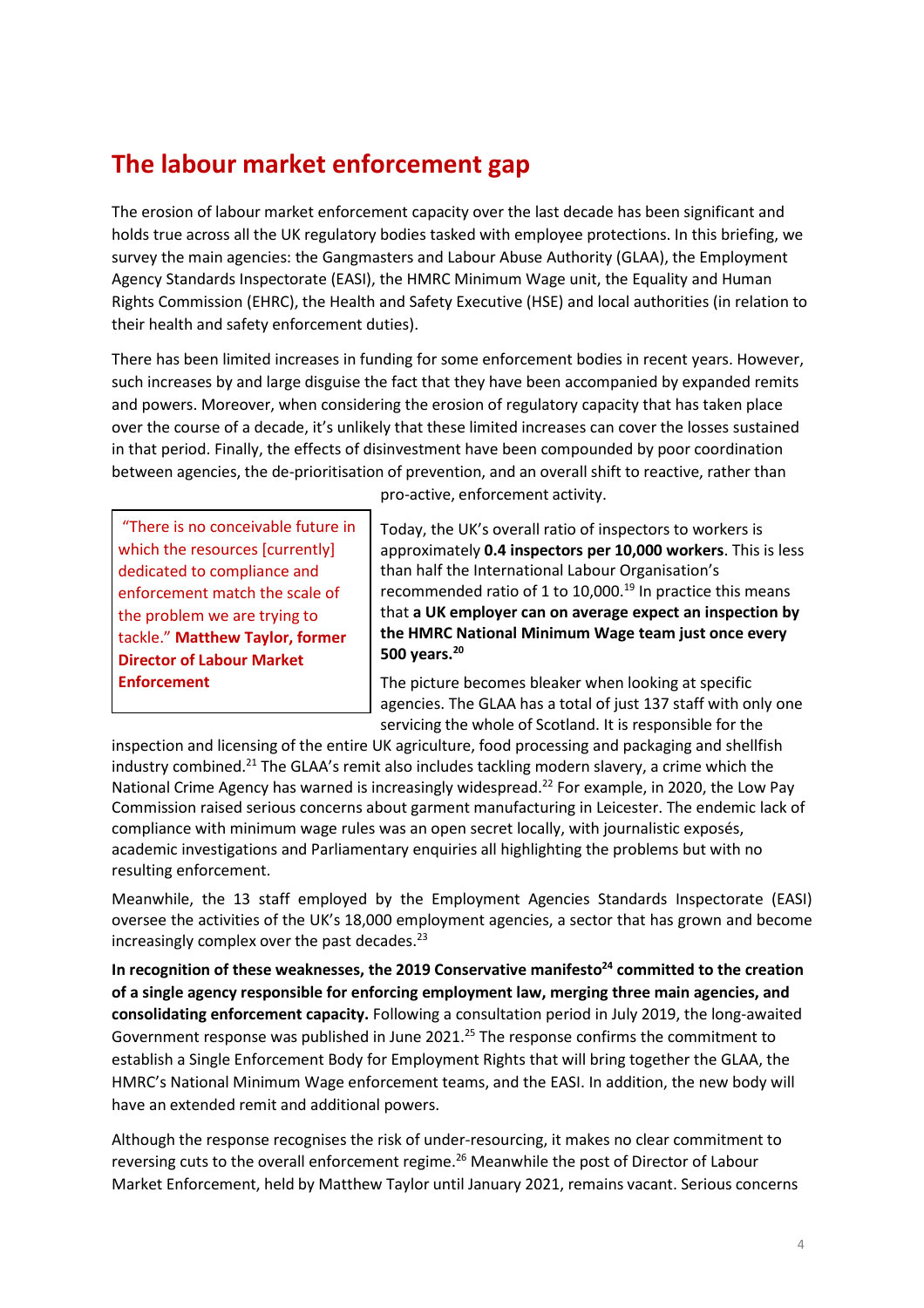therefore remain as to whether the agency will be given sufficient power, funding and independence to tackle abuses effectively. Moreover, the omission of the Employment Bill in May 2021's Queen's Speech has boosted concerns about the Government's commitment to improving efforts to ensure worker's protections are effectively enforced.<sup>24</sup>

Recent announcements to increase the National Minimum Wage are a positive step but, without suitable enforcement, these increases will mean little to those thousands of workers who are already paid less than they are legally owed. Indeed, as these rates increase, the incentive for those employers who flout the rules could increase as the likelihood of getting caught declines.

The next section sets out the trends in both the levels of investment into enforcement activities both in terms of funding and staffing. We also set out how cuts have translated into substantial falls in enforcement activity.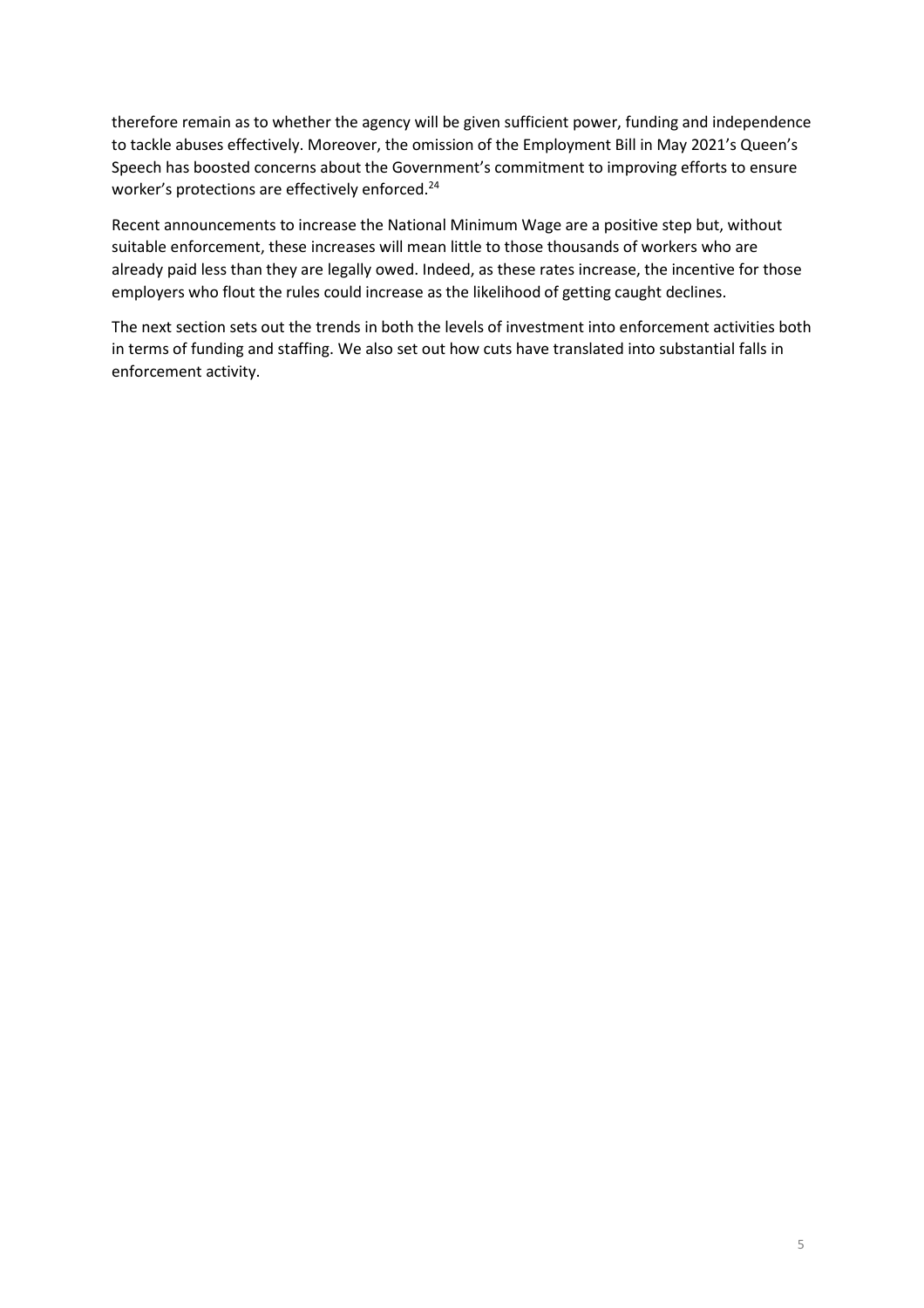# **Enforcement in the workplace: a decade of decline**

Over the past decade the UK labour force has grown significantly, including among those paid the minimum wage. The latter have gone up from approximately 1.5 million workers in 2015 to 2 million in 2019 Resources have not kept pace with this expansion, meaning that enforcement agencies are having to do more with less. This section sets out some of the most key trends over the last decade.

#### *Funding and staffing for agencies tasked with enforcing equality and human rights, and health and safety, % change, 2009-20*[27](#page-11-26)

- ➢ Equalities and Human Rights Commission funding: down **78%**; staff numbers: down **54%**
- ➢ Health and Safety Executive funding: down **60%;** staff numbers: down **37%**
- ➢ Local Authority spending on health and safety: down **33%**; Local Authority Health and Safety Inspectors: down **57%**

#### *Enforcement activity, changes, 2009-20*

- ➢ National Minimum Wage investigations completed by HMRC: down **9%**
- $\triangleright$  Number of employers successfully prosecuted by HMRC for underpaying minimum wage: 15 (since 2007) with an average fine of just over £2,500 each<sup>28</sup>
- $\triangleright$  Number of targeted enforcement underpayment of minimum wage cases opened by HMRC in 2019/20: 2,505<sup>29 [30](#page-11-29)</sup>
- $\triangleright$  Number of convictions brought by the Gangmasters and Labour Abuse Authority since 2009: 100 convictions.<sup>31</sup>
- ➢ Number of licenses revoked by the Gangmasters and Labour Abuse Authority: down **21%**
- ➢ Gangmasters and Labour Abuse Authority-led compliance inspections: down **36%** (2009-19)
- ➢ Employment Agency Standards Inspectorate complaints cleared: down **7%** (2009-2019)
- ➢ Warning letters issued by the Employment Agency Standards Inspectorate: down **36%** (2009-19)

#### *Health and safety enforcement activity, % change, 2009-20*

- $\triangleright$  Proactive health and safety inspections by Local Authorities in England, Scotland, Wales: down **94%**
- ➢ Proactive Health and Safety Executive inspections to construction sites: down **44%** (2012-20)
- ➢ Enforcement notices issued by the Health and Safety Executive: down **27%**
- ➢ Total Local Authority health and safety visits in England, Scotland, Wales: down **78%**
- $\triangleright$  Health and Safety Improvement Notices served by Local Authorities in England, Scotland, Wales: down **75%**
- $\triangleright$  Prosecutions by the Health and Safety Executive and, in Scotland, the Crown Office and Procurator Fiscal Service: down **46%** (2015-2020)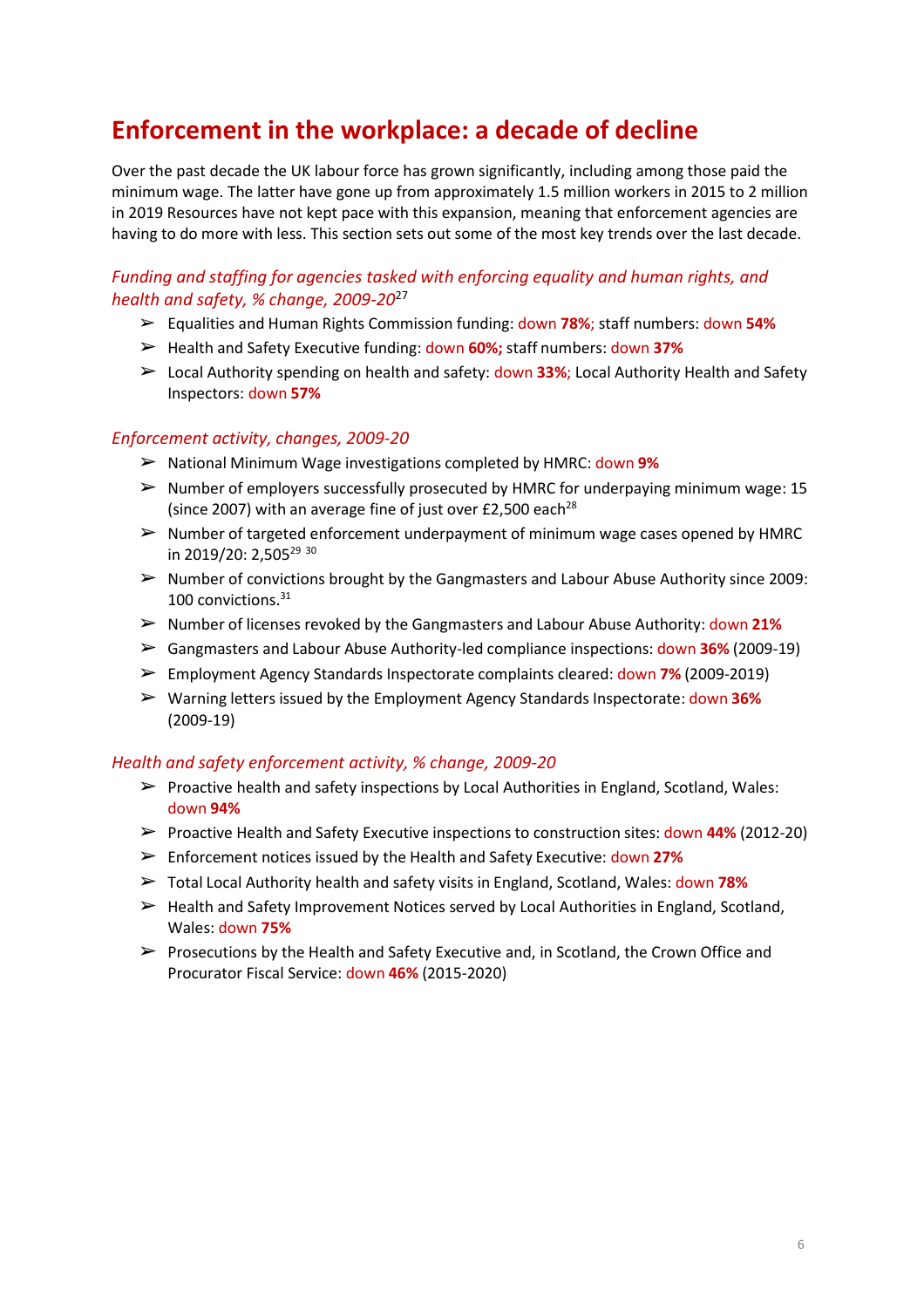#### *Labour market enforcement agency budgets, changes, 2009-20*

- ➢ Employment Agency Standards Inspectorate funding: down **26%**
- ➢ Gangmasters and Labour Abuse Authority funding: up **18% but remit has significantly expanded in 2017 to cover Modern Slavery across all sectors of the economy[.32](#page-11-31)**
- ➢ HMRC's National Minimum Wage Enforcement Unit has seen an **increase** in its budget to £26m a year. Despite this increase, **employers can expect to be inspected on average once every 500 years and this year 151 companies were prosecuted for failing to pay the correct minimum wage to 34,000 workers.**

#### *Total labour market enforcement agency staff, % change, 2009-20*

➢ Employment Agency Standards Inspectorate staff numbers: down **1%** (after years of steady decline, staff numbers remain below 2009-10 levels)

#### *Equalities enforcement activity, % change, 2009-20*

➢ Equality and Human Rights Commission legal cases take on: down **32%**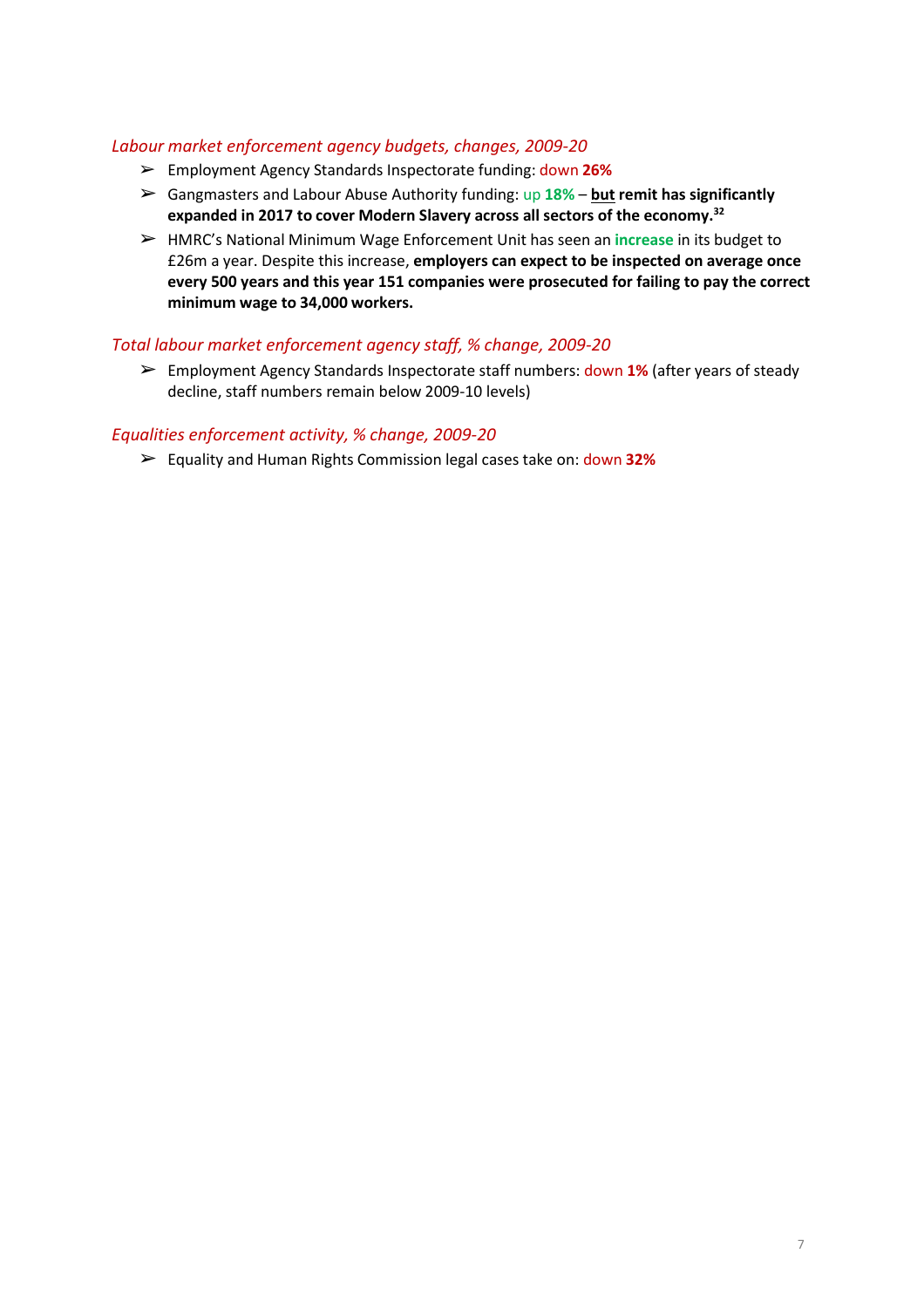## **Impacts**

Evidence that the UK's labour market enforcement system is under-resourced is extensive. Government studies have shown marked increases in the number of workers being paid below the minimum wage, for example (up by 13% between 2016 and 2019). Modern slavery has grown in certain sectors[,33](#page-11-32) and, following decades of improvement, the total number of workdays lost due to ill health or workplace injuries has plateaued in the last decade. $34$ 

This section presents evidence from four key industries: agriculture, cleaning, hospitality, and construction.

## **A. Agriculture**

Agriculture is a high-risk sector. The work is often highly physical and typically carried out in isolated conditions away from the public eye. Its seasonality means that workers are most likely to be employed on a flexible basis. In the UK, agriculture is considered a 'priority sector' by the Health and Safety Executive due to the sector's poor record of managing health and safety risks.33 **The number of fatal injury rates are the highest of all industrial sectors (21 deaths in 2019/2020) and have increased in the past year (more than doubling since 2019/20**)[.35](#page-11-34) [36](#page-11-35)

**Box 1 - The Seasonal Worker's Pilot (SWP)**

The SWP scheme was launched as a pilot to help alleviate chronic labour shortages in the agricultural sectors. Since EU exit, the number of work visas has been expanded, without a promised evaluation, from 2,500 to 10,000 workers in 2020 and to 30,000 in 2021, in response to concerns raised by growers about labour shortages.

Research by FLEX on the SWP found that workers on the scheme are highly exposed to abuse and at high risk of 'unfree recruitment'. Their position is linked to the fact that many lack information, are forced into debt in order to access the scheme, lack translation, face pressure to sign contracts, are placed on zero-hour contracts, and fear deportation.

The agriculture sector has grappled with labour shortages for decades and has been highly reliant on migrant workers[.37](#page-11-36) In response, the Government recently expanded the number of work visas awarded to the sector (see box 1). Recent announcements regarding temporary visas for poultry workers and pork butchers in the run up to Christmas, and the strong evidence of intensifying labour shortages in agriculture, make further expansions more likely in future.

International experience shows that temporary labour migration programmes of this kind create a high risk of abuse and exploitation. Workers on these programmes are highly dependent on their employers and therefore vulnerable to exploitation.<sup>38</sup> Programmes of this kind require enhanced government oversight and enforcement. Yet, despite the mounting evidence that the SWP has been open to abuse – and the Government's original commitment to extend the scheme only if evaluations showed it was not leading to increases in exploitation – this oversight is currently lacking. Research by FLEX in Scotland shows that only 9% of SWP workers had been asked to speak to someone outside their work about their employment condition[s.39](#page-11-38) Investment into greater oversight and

enforcement of the rules attached to the scheme has not been forthcoming. Indeed, FLEX's surveys of workers participating in the SWP in Scotland show that a significant majority see inspections as the best way of ensuring they are more protected.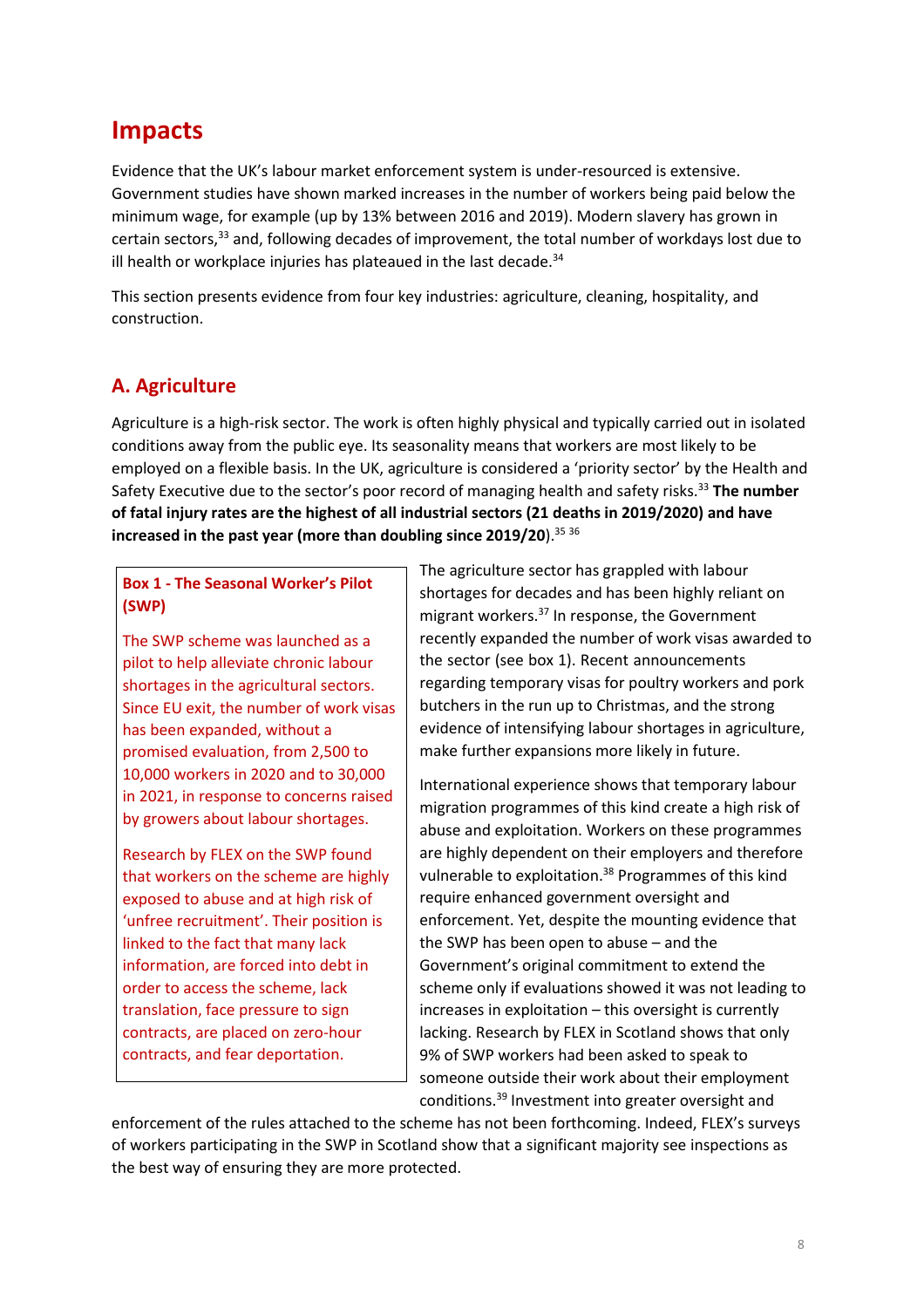Given the increased risks created by the SWP scheme in what was already a high-risk sector, labour inspectorates must be appropriately resourced to carry out proactive inspections. Bodies need to be able to address the issues, provide better support for workers affected, and prevent exploitative practices from becoming entrenched.

"I don't think there has been much inspection going on, that came up with some of our producers. They hadn't had any inspections specifically to do with the SWP." **Peter Loggie, Policy Manager, Crops, NFUS**

Source: FLEX, *Assessment of the risks of human trafficking for forced labour on the UK Seasonal Workers Pilot*, 2021.

International evidence shows that inspection needs to be a fundamental part of successful schemes targeting migrant labour[.40](#page-11-39) [41](#page-11-40) Workplace inspection has been identified as a key priority by farmers' associations and migrant workers themselve[s.42](#page-11-41) International experience (such as in New Zealand and Sweden) shows that investment into effective compliance of labour standards is essential. Without it, seasonal worker schemes become a breeding ground for exploitation[.43](#page-11-42) [44](#page-11-43) [45](#page-12-0) Quote reference**[46](#page-12-1)**

## **B. Cleaning**

General building cleaning – i.e., routine, non-specialised cleaning of buildings such as offices, shops, banks, hospitals, and other public and commercial spaces – is a growing industry in the UK, dominated by large firms and multinational corporations.<sup>47</sup> The ongoing growth of the sector is largely explained by a shift in recent years from managing cleaning 'in-house' to outsourcing. This

"When I worked in the train station, the cleaning firm that had won the bid to be the cleaning contractor for the station constantly tried to keep costs down. I had to wear [the same] disposable gloves multiple times and clean up things like vomit and urine.

Because the client company wanted to keep costs down, [the cleaning company] didn't allow us to change bin bags but asked us to manually remove rubbish from bins so they could reuse the same bag. Even though I wore gloves there were syringes in there, which alarmed me."

**Focus group participant working for an outsourced cleaning company**

Source: FLEX, *"If I could change anything about my work…": Participatory research with cleaners in the UK*, 2021.

trend has been shown to undermine pay and employment condition[s.48](#page-12-3) [49](#page-12-4) [50](#page-12-5) Client companies contracting cleaning services can leverage their purchasing power to negotiate the lowest possible prices. This situation forces cleaning contractors to compete for business mainly on cost. The result is downward pressure on wages and working conditions.

Recent research carried out by FLEX gathered responses from 99 workers employed in cleaning. It showed widespread abuses in relation to wages, and health and safety regulation compliance in the sector. Almost two-thirds of the workers surveyed (61%) had experienced issues with their pay, ranging from late payments, to being illegally paid below the national minimum wage, to not being paid for all hours worked or holiday time.<sup>[51](#page-12-6)</sup>

In addition, 60% reported having experienced dangerous working conditions, including being asked to work without proper equipment (38%) and without the necessary personal protective gear (34%). These dangerous working conditions have a severe impact: 86% of the workers who responded to the survey reported having experienced health issues related to their work, including back, neck or joint pain (64%); skin

problems (53%); slips or trips (27%); burns or scalding from chemicals (15%) and from heat (9%). These findings are echoed in other research which documents similar abuses in the sector, including the unlawful deduction of wages, underpayment of the minimum wage and denial of sick pay.<sup>52</sup>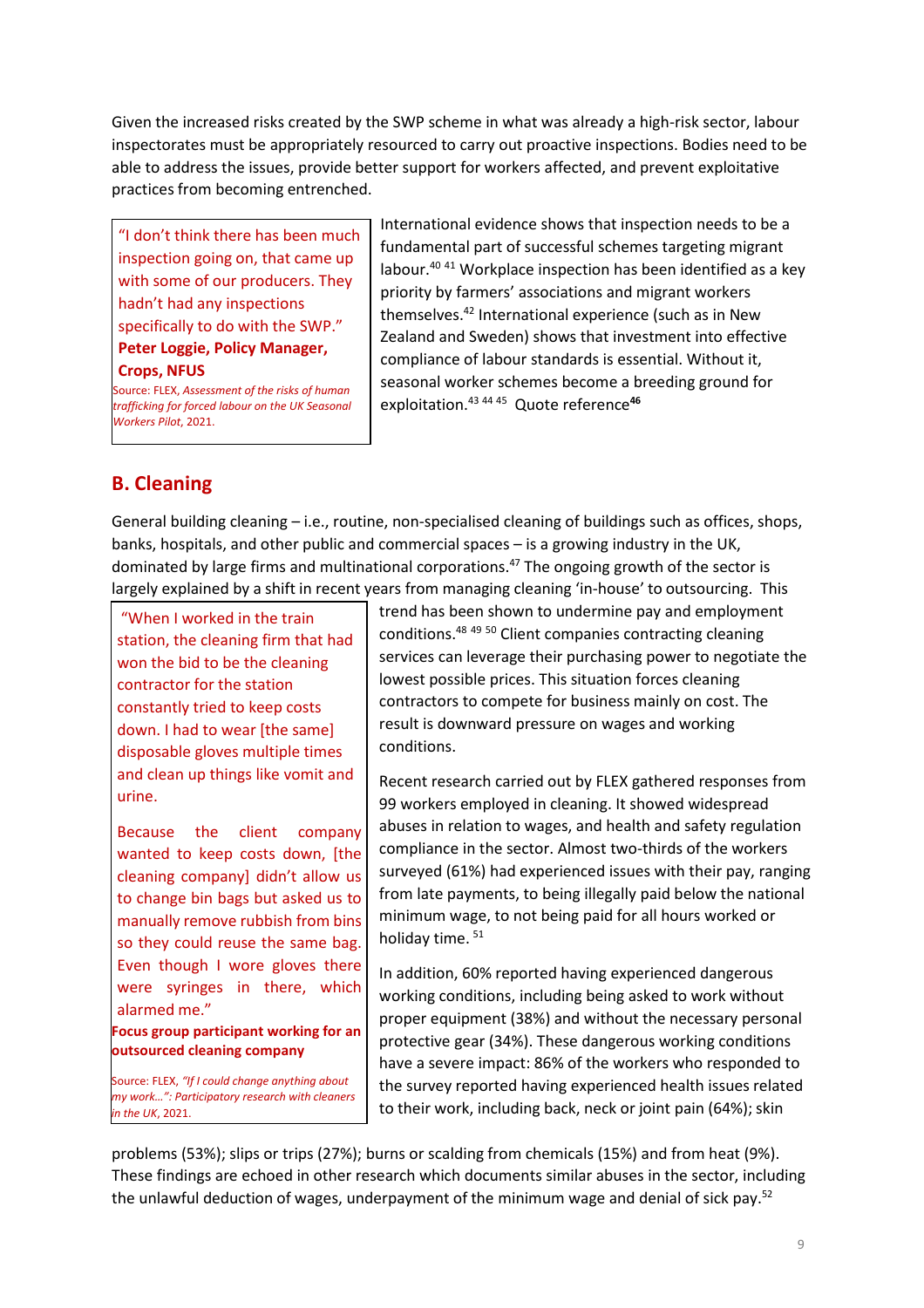There is a clear need for further independent evidence on these issues, as well as for improved oversight of supply chains in service sectors such as cleaning. The nature of this industry, the low levels of union presence, and the composition of a workforce that is feminised and relies heavily on migrant workers makes proactive inspections an imperative. Yet the evidence suggests that **employers in the Administrative and Support Services Activities sector – which includes cleaning – can expect to be inspected by the HMRC NMW team just once every 389 years**. [53](#page-12-8) Quote reference<sup>54</sup>

## **C. Hospitality**

The hospitality sector is one of the largest industries in the UK, encompassing a variety of different sub-sectors, including the hotel industry and food and beverage services, such as bars, pubs and restaurants, and event catering. Elementary occupations in the sector make up 45% of the workforce, almost three times more than in the wider economy.<sup>55</sup>

Workers in the hospitality sector are amongst the worst paid, and most likely to be paid below the minimum wage in the U[K.56](#page-12-11) FLEX's survey of 115 hospitality workers shows that other forms of abuse are also widespread.<sup>57</sup> Workers reported high levels of work-related physical and mental illness related to work. A third of respondents reported being asked to work in dangerous conditions and large proportions highlighted fear of dismissal as a consequence of either calling in sick (44%) or complaining about work conditions or pay (38%).

In addition, the insecurity associated with the widespread use of zero-hour contracts means that many workers have no protection against unfair dismissal and that employers can change the allocation of working hours at will, putting workers in the position of being unable to take time off sick, or push back against / report exploitative practices for fear of losing work.

Despite the widespread evidence of abuse in the sector, **employers in the Accommodation and Food Services activities can expect to be inspected by the HMRC national minimum wage team just once every 200 years**. [58](#page-12-13)

## **D. Construction**

Construction is a volatile industry. Fluctuating demand for labour and pressure on costs means that the construction sector has come to rely on a high degree of flexibility in its workforce, with jobs often lasting just a few days or weeks, and employment status offering little protection for workers. The need to balance labour requirements against these fluctuations has led to the widespread use of self-employment as the preferred contracting arrangement. This offers workers significantly fewer rights and protections. At the lower-paid end of the sector, it creates a high level of insecurity for workers who have little or no legal recourse in cases of abuse, leaving them at significant risk of exploitation.

FLEX's research on London's construction sector, based on 134 worker responses, found concerning evidence of non-compliance with labour rules.<sup>59</sup>Over half of the respondents (53%) were being made to work in dangerous conditions, while a similar proportion (50%) had no written contract. Underpayment of wages affected 36% of the workers and 33% had also experienced either verbal or physical abuse while at work.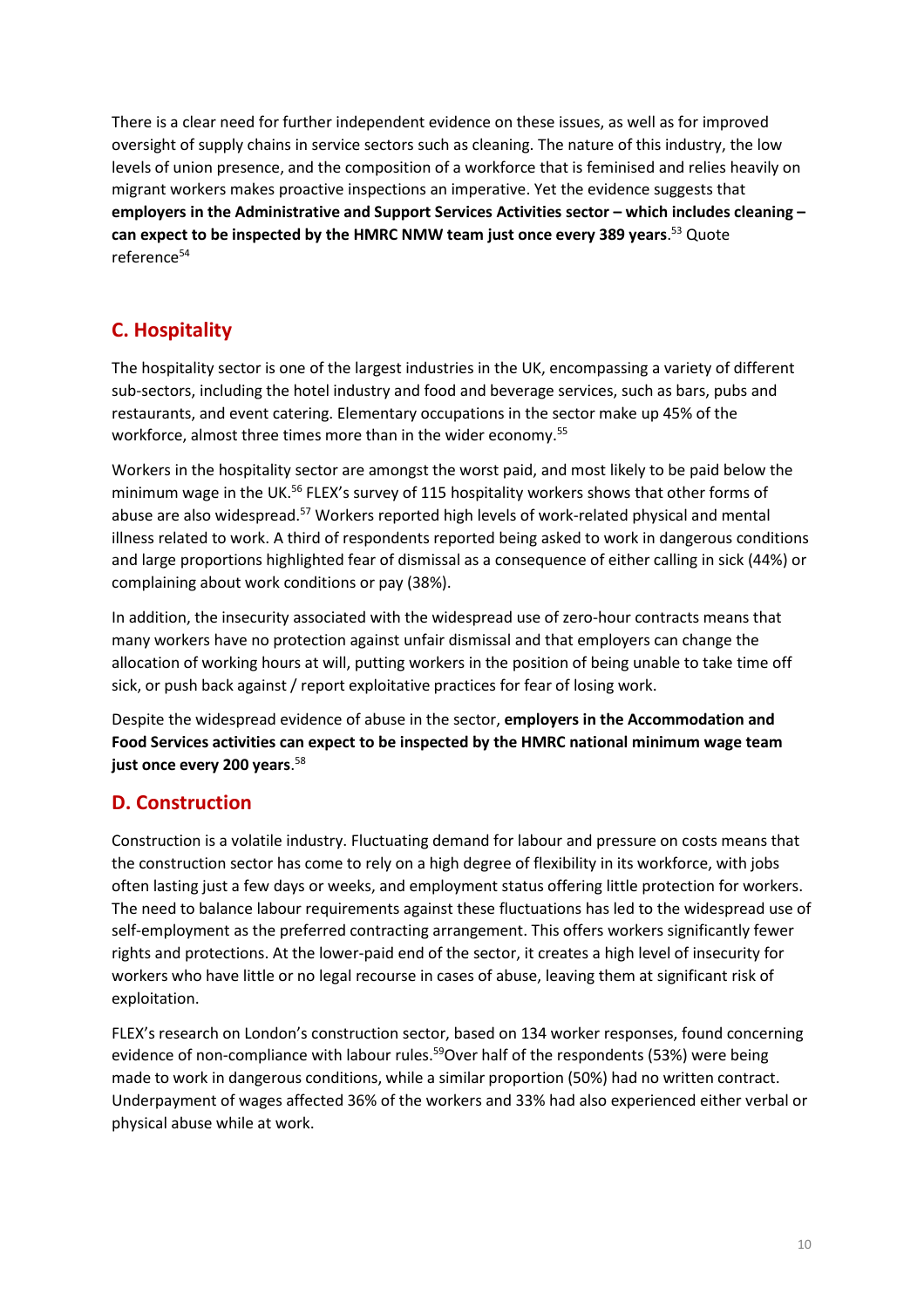According to analysis by the Office of the Director of Labour Market Enforcement, **employers in the construction sector can expect to be inspected by the HMRC NMW team only once every 1,194 years.**<sup>57</sup>

# **Conclusion and recommendations**

The labour shortage crisis has exposed important weaknesses in the UK labour market. Despite the Government's commitment to creating a high-wage economy, failure to resource enforcement bodies is increasingly at the heart of poor working conditions and widespread exploitation. Addressing this challenge will be key to unlocking the potential of the UK workforce, boosting wages and productivity, and creating a labour market that is fit for the 21<sup>st</sup> century.

The UK public understands this. Unchecked UK's research has found that public opinion is strongly on the side of strengthening rather than weakening labour market protections and their enforcement.<sup>60 [61](#page-12-16)</sup> <sup>[62](#page-12-17)</sup> And yet, despite some progress, this briefing shows that things are moving in the wrong direction and the UK's labour market enforcement gap continues to widen. Indeed, the minimal levels of enforcement in sectors of the labour market where high levels of exploitation are well-known, suggests we have a long way to go. Yet all too often, increases in funding have been awarded alongside an expansion of the responsibilities of already over-stretched enforcement agencies. In many cases, such as in relation to health and safety, cuts in resources have intensified considerably. This has slowed down, and in many cases reversed, the progress which the UK had achieved over decades, if not centuries.

The Government's plans to reform the labour market need to be matched with real commitment to resourcing the agencies in charge of governing it. Increases to the minimum wage or improvement to worker protections will amount to little or nothing without a significant investment into ensuring that employers follow these rules.

We call on Government to **conduct and publish an assessment of the resourcing needs of the Single Enforcement Body and other labour market enforcement agencies**. Any efficiencies derived from the proposed merger of different agencies should be reinvested into greater enforcement capacity and a focus on deterrence over compliance. In addition, operations of labour inspection authorities should be prioritised based on the evidence of risk, with greater targeting of sectors where there is chronic low pay, high levels of insecurity, and widespread use of outsourcing and agency work. A good target would be for **the UK to aim to meet the ILO target of one inspector for every 10,000 workers within the next decade**.

Investing in the enforcement of the rules that govern our labour market is not a party political issue. Strengthening and properly enforcing labour market protections, as well as strengthening safety and dignity at work, will be key to addressing chronic labour shortages that have resulted in empty supermarket shelves, queues at petrol stations and shuttered restaurants this autumn. It is not only the right and the popular thing to do, but a vital part of any plan to delivering the high wage, high productivity labour market we all aspire to.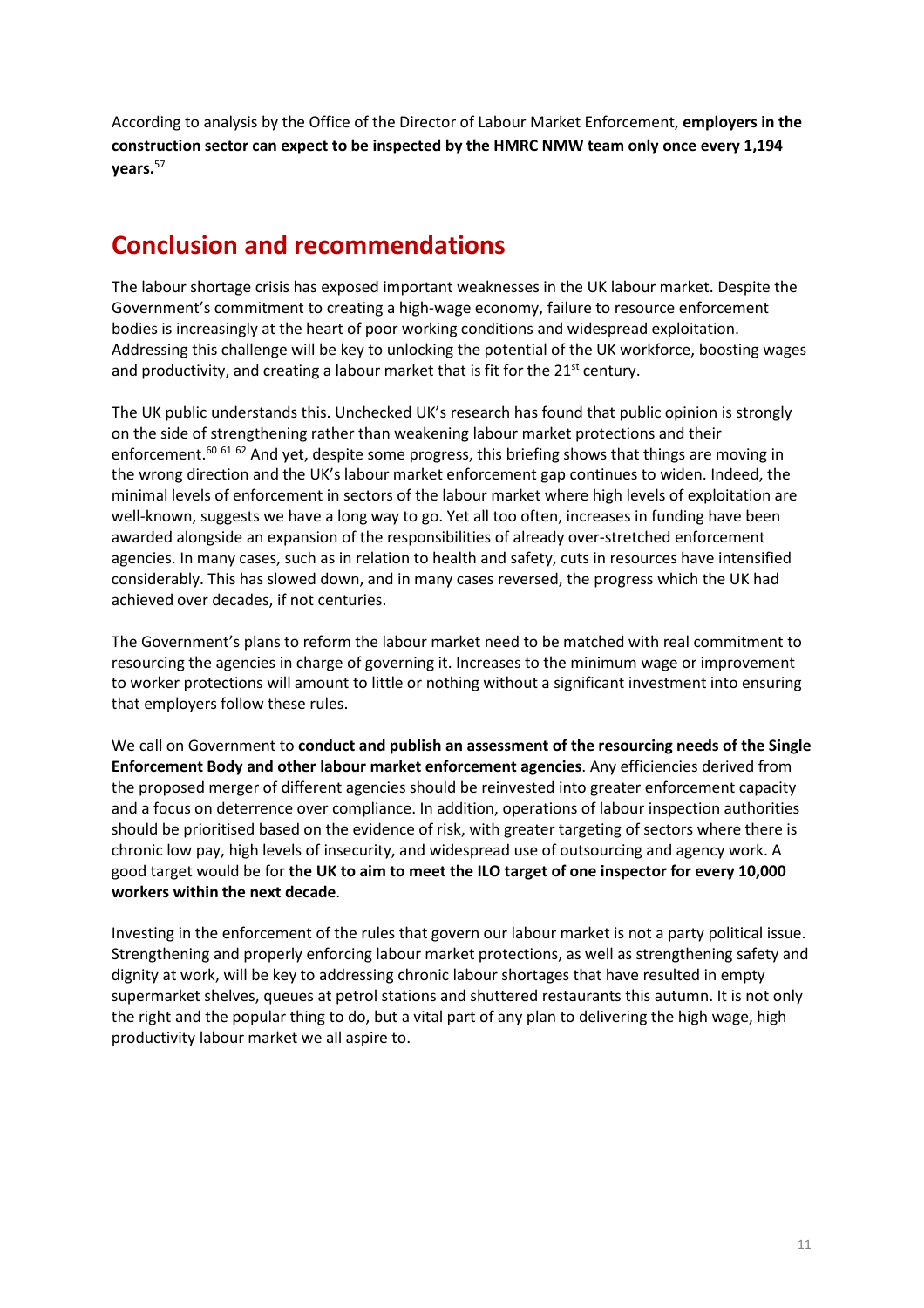## **References**

<span id="page-11-0"></span>[do-immigrant-workers-depress-the-wages-of-native-workers.pdf](https://wol.iza.org/uploads/articles/42/pdfs/do-immigrant-workers-depress-the-wages-of-native-workers.pdf) (iza.org)

<span id="page-11-1"></span> [https://assets.publishing.service.gov.uk/government/uploads/system/uploads/attachment\\_data/file/766167/good-work](https://assets.publishing.service.gov.uk/government/uploads/system/uploads/attachment_data/file/766167/good-work-plan-command-paper.pdf)[plan-command-paper.pdf](https://assets.publishing.service.gov.uk/government/uploads/system/uploads/attachment_data/file/766167/good-work-plan-command-paper.pdf)

<span id="page-11-2"></span>[3 https://committees.parliament.uk/publications/6124/documents/68341/default/4](https://committees.parliament.uk/publications/6124/documents/68341/default/)

<span id="page-11-3"></span><https://www.gov.uk/government/publications/national-minimum-wage-low-pay-commission-2018-report>

<span id="page-11-4"></span><https://www.resolutionfoundation.org/app/uploads/2019/09/Enforcement-spotlight-1.pdf>

<span id="page-11-5"></span>Workplace fatalities and injuries statistics in the EU [\(hse.gov.uk\)](https://www.hse.gov.uk/statistics/european/)

<span id="page-11-6"></span><https://www.hse.gov.uk/statistics/pdf/cost-to-britain.pdf>

<span id="page-11-7"></span> [https://www.leighjournal.co.uk/news/national/18431461.regulator-receives-4-500-workplace-health-safety-concerns](https://www.leighjournal.co.uk/news/national/18431461.regulator-receives-4-500-workplace-health-safety-concerns-covid-19/)[covid-19/](https://www.leighjournal.co.uk/news/national/18431461.regulator-receives-4-500-workplace-health-safety-concerns-covid-19/)

<span id="page-11-8"></span>[https://journals.sagepub.com/doi/10.1177/0022185620908909#bibr51-0022185620908909](https://journals.sagepub.com/doi/10.1177/0022185620908909%23bibr51-0022185620908909)

<span id="page-11-9"></span>[https://digitalcommons.osgoode.yorku.ca/cgi/viewcontent.cgi?article=3604&context=scholarly\\_works](https://digitalcommons.osgoode.yorku.ca/cgi/viewcontent.cgi?article=3604&context=scholarly_works)

<span id="page-11-10"></span> [https://www.gla.gov.uk/whats-new/latest-press-releases/09092021-a-more-effective-compliance-strategy-following](https://www.gla.gov.uk/whats-new/latest-press-releases/09092021-a-more-effective-compliance-strategy-following-public-consultation/)[public-consultation/](https://www.gla.gov.uk/whats-new/latest-press-releases/09092021-a-more-effective-compliance-strategy-following-public-consultation/)

<span id="page-11-11"></span><https://www.rmt.org.uk/news/publications/ier-hse-covid/>

<span id="page-11-12"></span>[https://hctar.seas.harvard.edu/files/hctar/files/weil.strategic\\_approach08.pdf](https://hctar.seas.harvard.edu/files/hctar/files/weil.strategic_approach08.pdf)

<span id="page-11-13"></span><https://www.ippr.org/files/2021-05/no-longer-managing-may21.pdf>

<span id="page-11-14"></span>[https://www.livingwage.org.uk/sites/default/files/Living%20Hours%20Final%20Report%20110619\\_1.pdf](https://www.livingwage.org.uk/sites/default/files/Living%252520Hours%252520Final%252520Report%252520110619_1.pdf)

<span id="page-11-15"></span> [https://unchecked.uk/wp-content/uploads/2021/03/Unchecked-UK-Attitudes-of-Welsh-voters-to-regulation-polling](https://unchecked.uk/wp-content/uploads/2021/03/Unchecked-UK-Attitudes-of-Welsh-voters-to-regulation-polling-data.xls)[data.xls](https://unchecked.uk/wp-content/uploads/2021/03/Unchecked-UK-Attitudes-of-Welsh-voters-to-regulation-polling-data.xls)

<span id="page-11-16"></span> [https://www.unchecked.uk/wp-content/uploads/2020/05/Data-tables-Attitudes-of-Younger-Leave-Voters-to-](https://www.unchecked.uk/wp-content/uploads/2020/05/Data-tables-Attitudes-of-Younger-Leave-Voters-to-Regulation-and-Deregulation-Polling.xlsx)[Regulation-and-Deregulation-Polling.xlsx](https://www.unchecked.uk/wp-content/uploads/2020/05/Data-tables-Attitudes-of-Younger-Leave-Voters-to-Regulation-and-Deregulation-Polling.xlsx)

<span id="page-11-17"></span>18 Voters in former 'Red Wall' seats who switched from voting Labour to Conservative in the 2019 election. Publication forthcoming.

<span id="page-11-18"></span><https://www.labourexploitation.org/publications/risky-business-tackling-exploitation-uk-labour-market>

<span id="page-11-19"></span><sup>20</sup> [https://assets.publishing.service.gov.uk/government/uploads/system/uploads/attachment\\_data/file/705503/labour](https://assets.publishing.service.gov.uk/government/uploads/system/uploads/attachment_data/file/705503/labour-market-enforcement-strategy-2018-2019-full-report.pdf)[market-enforcement-strategy-2018-2019-full-report.pdf](https://assets.publishing.service.gov.uk/government/uploads/system/uploads/attachment_data/file/705503/labour-market-enforcement-strategy-2018-2019-full-report.pdf)

<span id="page-11-20"></span><https://questions-statements.parliament.uk/written-questions/detail/2020-12-30/132879>

<span id="page-11-21"></span>Modern slavery and [trafficking](https://www.bbc.co.uk/news/uk-40885353) 'in every UK town and city' - BBC News

<span id="page-11-22"></span>Jennifer Gordon FINAL WEB [VERSION](https://www.ilo.org/wcmsp5/groups/public/---dgreports/---dcomm/documents/publication/wcms_377805.pdf) (ilo.org)

<span id="page-11-23"></span>Conservative Manifesto 2019 | [Conservatives](https://www.conservatives.com/our-plan) (p 39)

<span id="page-11-24"></span>Good Work Plan - command paper version [\(publishing.service.gov.uk\)](https://assets.publishing.service.gov.uk/government/uploads/system/uploads/attachment_data/file/766167/good-work-plan-command-paper.pdf)

<span id="page-11-25"></span> [https://www.gov.uk/government/consultations/good-work-plan-establishing-a-new-single-enforcement-body-for](https://www.gov.uk/government/consultations/good-work-plan-establishing-a-new-single-enforcement-body-for-employment-rights)[employment-rights](https://www.gov.uk/government/consultations/good-work-plan-establishing-a-new-single-enforcement-body-for-employment-rights)

<span id="page-11-26"></span>All figures are in 2019 prices. For example EHRC Accounts https://bit.ly/3cOwFo6

<span id="page-11-27"></span><sup>28</sup> [https://assets.publishing.service.gov.uk/government/uploads/system/uploads/attachment\\_data/file/964238/nmw-e-c](https://assets.publishing.service.gov.uk/government/uploads/system/uploads/attachment_data/file/964238/nmw-e-c-report-tables-2019-2020.xlsx)[report-tables-2019-2020.xlsx](https://assets.publishing.service.gov.uk/government/uploads/system/uploads/attachment_data/file/964238/nmw-e-c-report-tables-2019-2020.xlsx)

<span id="page-11-28"></span>Under-the-wage-floor.pdf [\(resolutionfoundation.org\)](https://www.resolutionfoundation.org/app/uploads/2020/01/Under-the-wage-floor.pdf)

<span id="page-11-30"></span><span id="page-11-29"></span>Under-the-wage-floor.pdf [\(resolutionfoundation.org\)](https://www.resolutionfoundation.org/app/uploads/2020/01/Under-the-wage-floor.pdf)

<span id="page-11-31"></span><https://www.gla.gov.uk/our-impact/conviction-totals/>

<span id="page-11-32"></span><https://www.gla.gov.uk/media/4806/glaa-annual-report-and-accounts-2017-18-web-version.pdf>

2020 UK annual report on modern slavery [\(publishing.service.gov.uk\)](https://assets.publishing.service.gov.uk/government/uploads/system/uploads/attachment_data/file/927111/FINAL-_2020_Modern_Slavery_Report_14-10-20.pdf)

<span id="page-11-34"></span><span id="page-11-33"></span>Statistics - Working days lost in Great Britain [\(hse.gov.uk\)](https://www.hse.gov.uk/statistics/dayslost.htm)

[5 Fatal accidents rate on UK farms at its highest -](https://www.fwi.co.uk/business/business-management/health-and-safety/fatal-accidents-rate-on-uk-farms-at-its-highest) Farmers Weekly (fwi.co.uk)

<span id="page-11-35"></span>[6 Farm accidents leave four dead in three weeks -](https://www.fwi.co.uk/business/business-management/health-and-safety/farm-accidents-leave-four-dead-in-three-weeks) Farmers Weekly (fwi.co.uk)

<span id="page-11-37"></span><span id="page-11-36"></span>[post-brexit-migrationnov20.pdf \(ippr.org\)](https://www.ippr.org/files/2020-11/post-brexit-migrationnov20.pdf)

 [https://www.labourexploitation.org/publications/risks-exploitation-temporary-migration-programmes-flex-response-](https://www.labourexploitation.org/publications/risks-exploitation-temporary-migration-programmes-flex-response-2018-immigration-white)[2018-immigration-white](https://www.labourexploitation.org/publications/risks-exploitation-temporary-migration-programmes-flex-response-2018-immigration-white)

<span id="page-11-38"></span> [https://www.labourexploitation.org/publications/assessment-risks-human-trafficking-forced-labour-uk-seasonal](https://www.labourexploitation.org/publications/assessment-risks-human-trafficking-forced-labour-uk-seasonal-workers-pilot)[workers-pilot](https://www.labourexploitation.org/publications/assessment-risks-human-trafficking-forced-labour-uk-seasonal-workers-pilot)

<span id="page-11-39"></span> [https://www.epi.org/publication/temporary-labor-migration-programs-governance-migrant-worker-rights-and](https://www.epi.org/publication/temporary-labor-migration-programs-governance-migrant-worker-rights-and-recommendations-for-the-u-n-global-compact-for-migration/%23epi-toc-12)[recommendations-for-the-u-n-global-compact-for-migration/#epi-toc-12](https://www.epi.org/publication/temporary-labor-migration-programs-governance-migrant-worker-rights-and-recommendations-for-the-u-n-global-compact-for-migration/%23epi-toc-12)

<span id="page-11-40"></span> [https://www.sydney.edu.au/content/dam/corporate/documents/sydney-policy-lab/the-future-of-enforcement-for](https://www.sydney.edu.au/content/dam/corporate/documents/sydney-policy-lab/the-future-of-enforcement-for-migrant-workers-in-australia---march-2021.pdf)[migrant-workers-in-australia---march-2021.pdf](https://www.sydney.edu.au/content/dam/corporate/documents/sydney-policy-lab/the-future-of-enforcement-for-migrant-workers-in-australia---march-2021.pdf)

<span id="page-11-41"></span> [https://www.labourexploitation.org/publications/assessment-risks-human-trafficking-forced-labour-uk-seasonal](https://www.labourexploitation.org/publications/assessment-risks-human-trafficking-forced-labour-uk-seasonal-workers-pilot)[workers-pilot](https://www.labourexploitation.org/publications/assessment-risks-human-trafficking-forced-labour-uk-seasonal-workers-pilot)

<span id="page-11-42"></span> [https://www.mbie.govt.nz/dmsdocument/7110-understanding-the-exploitation-of-temporary-migrant-workers-a](https://www.mbie.govt.nz/dmsdocument/7110-understanding-the-exploitation-of-temporary-migrant-workers-a-comparison-of-australia-canada-new-zealand-and-the-united-kingdom)[comparison-of-australia-canada-new-zealand-and-the-united-kingdom](https://www.mbie.govt.nz/dmsdocument/7110-understanding-the-exploitation-of-temporary-migrant-workers-a-comparison-of-australia-canada-new-zealand-and-the-united-kingdom)

<span id="page-11-43"></span><https://www.mbie.govt.nz/immigration-and-tourism/immigration/temporary-migrant-worker-exploitation-review/>